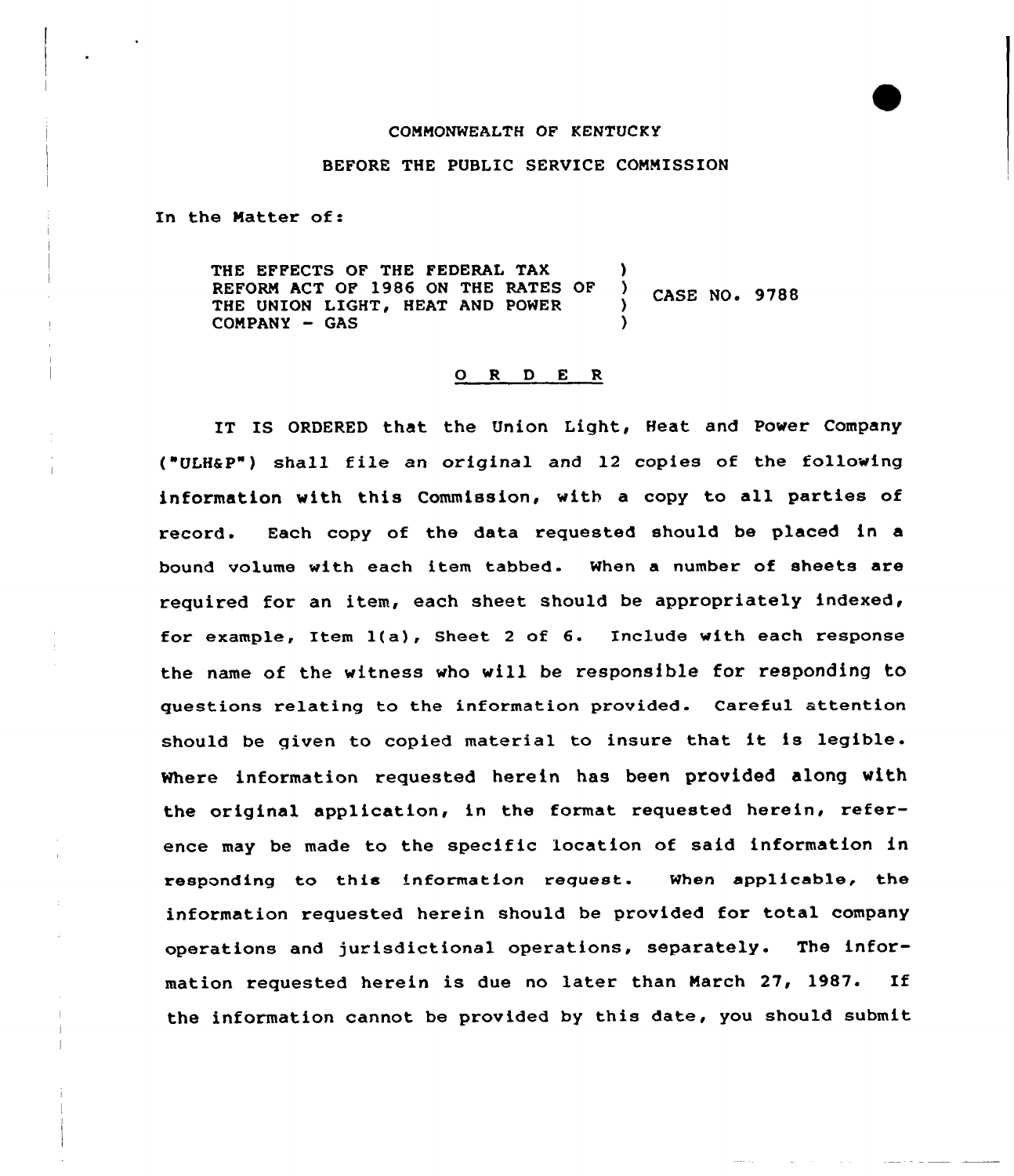a motion for an extension of time stating the reason a delay is necessary and include <sup>a</sup> date by which it will be furnished. Such motian will be considered by the Commission.

## Information Request No. 1

l. In response to the Commission's Order of December 11, 1986, responding utilities have made numerous adjustments to reflect the affects on revenue requirements af increases and decreases in tax expense resulting from the 1986 Tax Reform Act. In order to allow every utility the same opportunity to address the numerous elements contained in the various filings the following list of issues is provided. The effects of Items (1), (2) and {3) shall be addressed by all utilities. The effects of Items (4) through {20) should be addressed by each utility as applicable. For each item below, provide the dollar amount for each adjustment or, for items omitted, an explanation as to why the information is not being supplied. Include a detailed explanation and workpapers of how each amount was determined and a reconciliation of the sum of these adjustments to the total amount of revenue requirement affect included in the original application.

(1) Federal tax rate change — 46 to 34 percent.

- (2) Amortization of excess deferred taxes.
	- (a) Depreciation related.
	- (b) Non-depreciation related.
- (3) Unbilled revenues.
- $(4)$ Alternative minimum tax.
- $(5)$ Kentucky income taxes.
- (6) Investment tax credits.

 $-2-$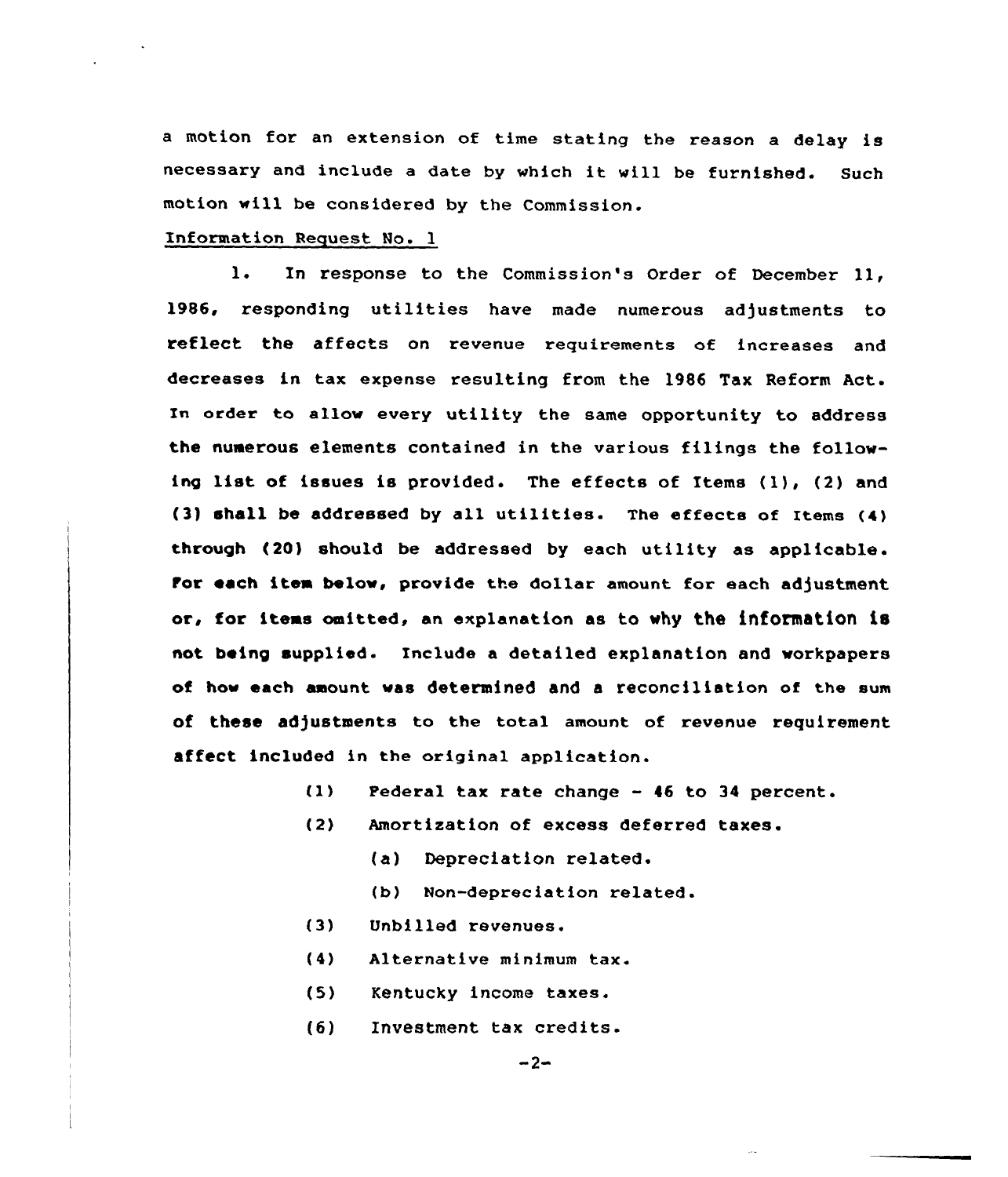- {7) Capitalized overheads.
- (8) Capitalized interest.
- {9) Depreciation.
- (10) Vacation pay.
- $(11)$  ESOP.
- (12) Pension expense.
- (13) Uncollectible accounts and bad debt
- $(14)$ Provision for 80 percent of certain business expense deductions.
- (15) Contributions in aid of construction.
- (16) Customer advances for construction.
- (17) Super fund taxes.
- (18) PGAs.
- (19) Cash flow.
- (20) Payroll taxes.

2. Provide any comments you deem appropriate as to the procedure of adjusting rates effective July 1, 1987, to reflect the change in revenue requirements based on the lowering of the top corporate rate to 34 percent.

3. Provide a detailed jurisdictional income statement for the year ended November 30, 1986.

4. Provide a detailed jurisdictional balance sheet for the year ended November 30, 1986.

5. With reference to DIN-l, page 2, provide the detailed workpapers supporting the calculation of adjustments 1-6.

 $-3-$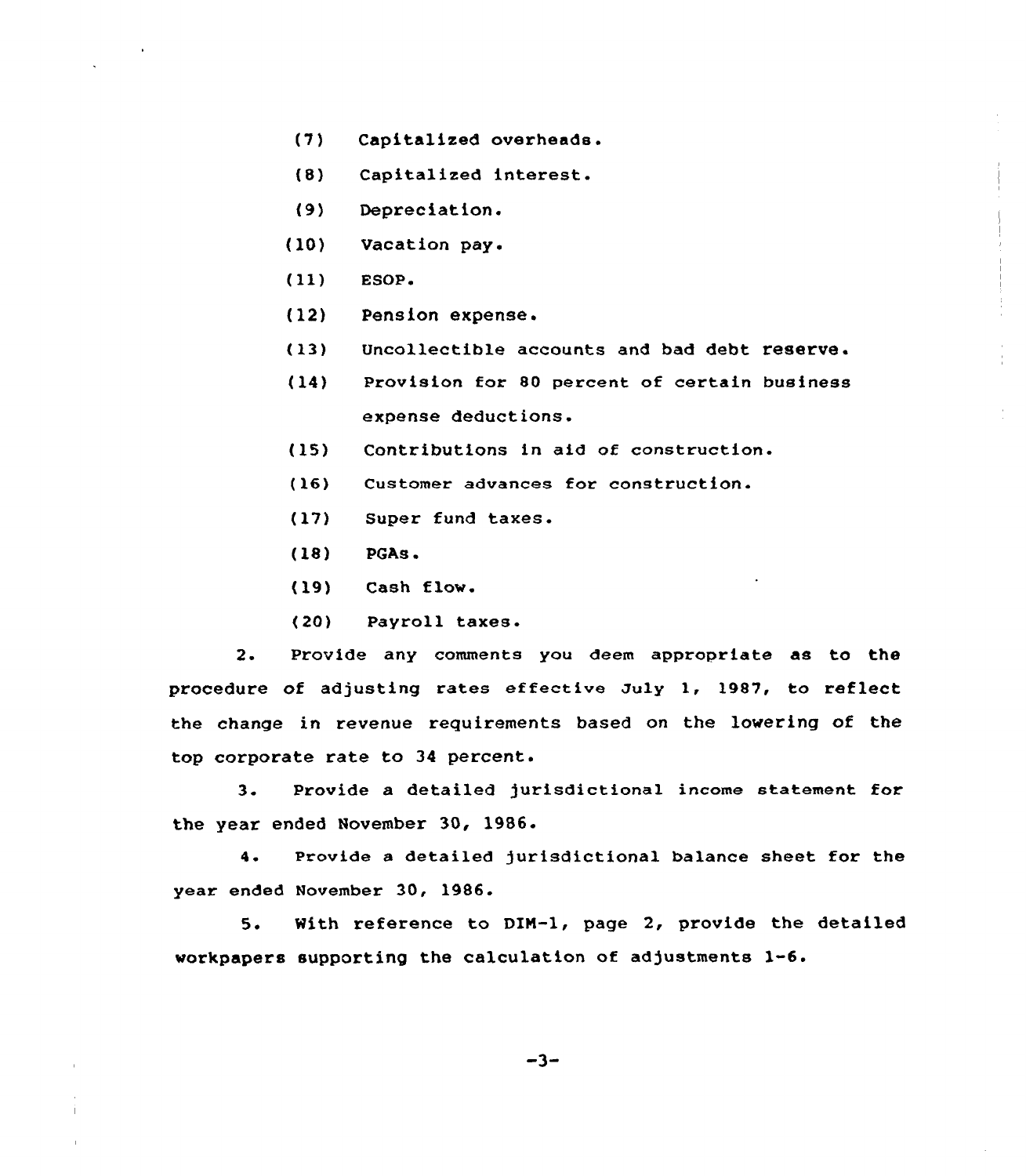6. With reference to DIN-1, page 3, explain and provide the detailed workpapers supporting the \$645,054 adjustment to interest expense.

7. With reference to DIM-1, page 3, provide the supporting calculations for the following adjustments:

- a. Unbilled Revenues \$734,468
- b. Uncollectible Accounts \$179,882
- c. Interest Capitalized \$38,870

S. With reference to DIN-l, page 4, computation of Kentucky income tax expense, provide the supporting calculations for the following adjustments:

|                | a. Interest Capitalized | \$ < 2,818> |
|----------------|-------------------------|-------------|
|                | b. Unbilled Revenues    | S<53.249    |
| $\mathbf{C}$ . | Uncollectible Accounts  | \$<13,041>  |

9. With reference to DIN-l, page 4, computation of Federal income tax expense, provide the supporting calculations for the following adjustments:

| $a \cdot$      | Federal income tax - prior<br>year adjustment | S. | 14,443         |
|----------------|-----------------------------------------------|----|----------------|
| b.             | Liberalized Depreciation -<br>provision       |    | \$ 79,946>     |
| $\mathbf{c}$ . | Interest Capitalized                          |    | \$ 14,420>     |
| d.             | Unbilled Revenue                              |    | $$<$ 272, 487> |
| е.             | Uncollectible Accounts                        |    | \$ 5, 736      |

10. Based on the test year revenue and expense levels, provide the cash flow decrease for 1987 if the tax reduction is flowed through.

-4-